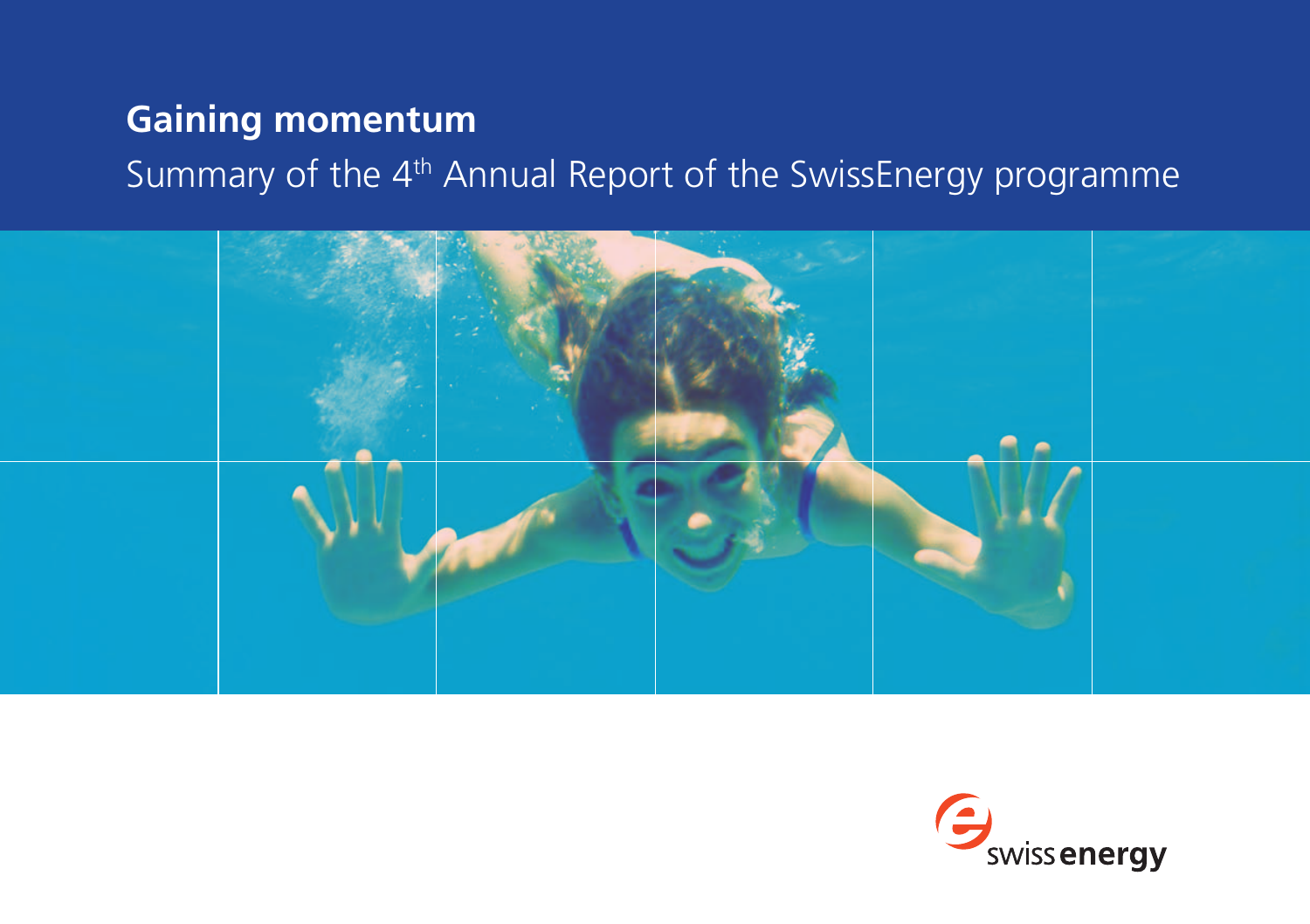# **The SwissEnergy programme**

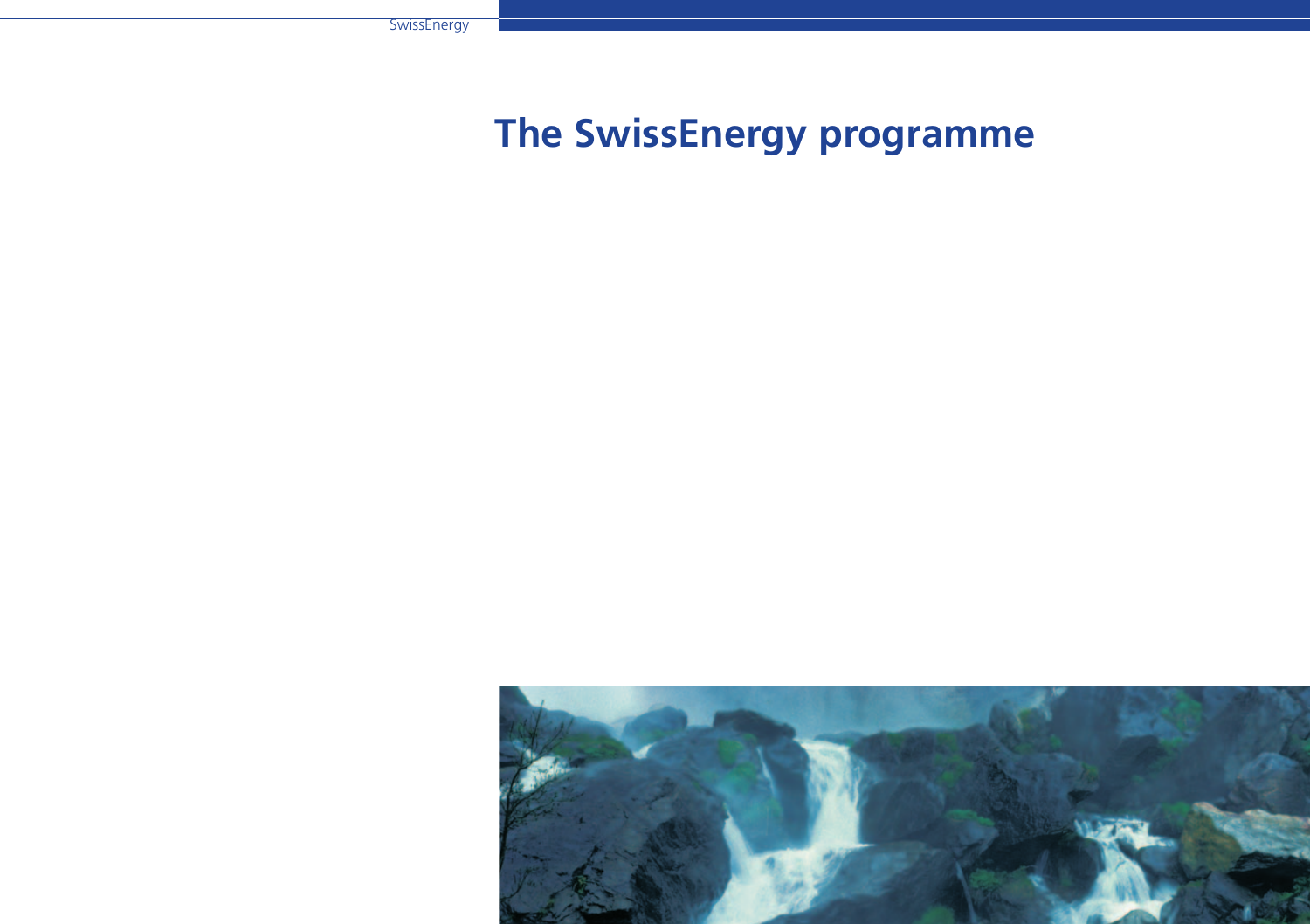**With its SwissEnergy programme – which is based on partnerships in the areas of energy efficiency and renewable energy – the federal government created a broad platform for implementing its energy and climate policies. The SwissEnergy network is made up of cantonal and local authorities, industrial, consumer and environmental associations, and government and privatesector agencies. In 2004, the federal funding allocated to SwissEnergy amounted to CHF 49.1 million.** 

- $\square$  Through SwissEnergy, the federal government is able to directly influence the development of energy and climate policy in Switzerland. Its main legal basis is the CO2 Act. The programme is intended to help achieve the main objective of reducing domestic CO2 emissions by 10 per cent by 2010 compared with the 1990 level.
- $\Box$  In order to accomplish this, the volume of CO2 emissions will have to be reduced by 4 million tonnes by 2010, primarily through voluntary measures to be defined in target agreements with programme partners and the economy. As additional support measures, the Federal Council has resolved to introduce a CO2 tax on heating oil and a "climate centime" on petrol.
- $\square$  SwissEnergy enjoys widespread acceptance, and as a result the energy debate has once

again become a major topic on the political agenda. The economy also has a high opinion of SwissEnergy since it combines efforts and encourages voluntary co-operation between the private sector, the federal government and the cantons.

The CO2 Act, the SwissEnergy programme and its network, voluntary target agreements, the  $CO<sub>2</sub>$  tax and the "climate centime" are therefore all components of a coherent overall system.

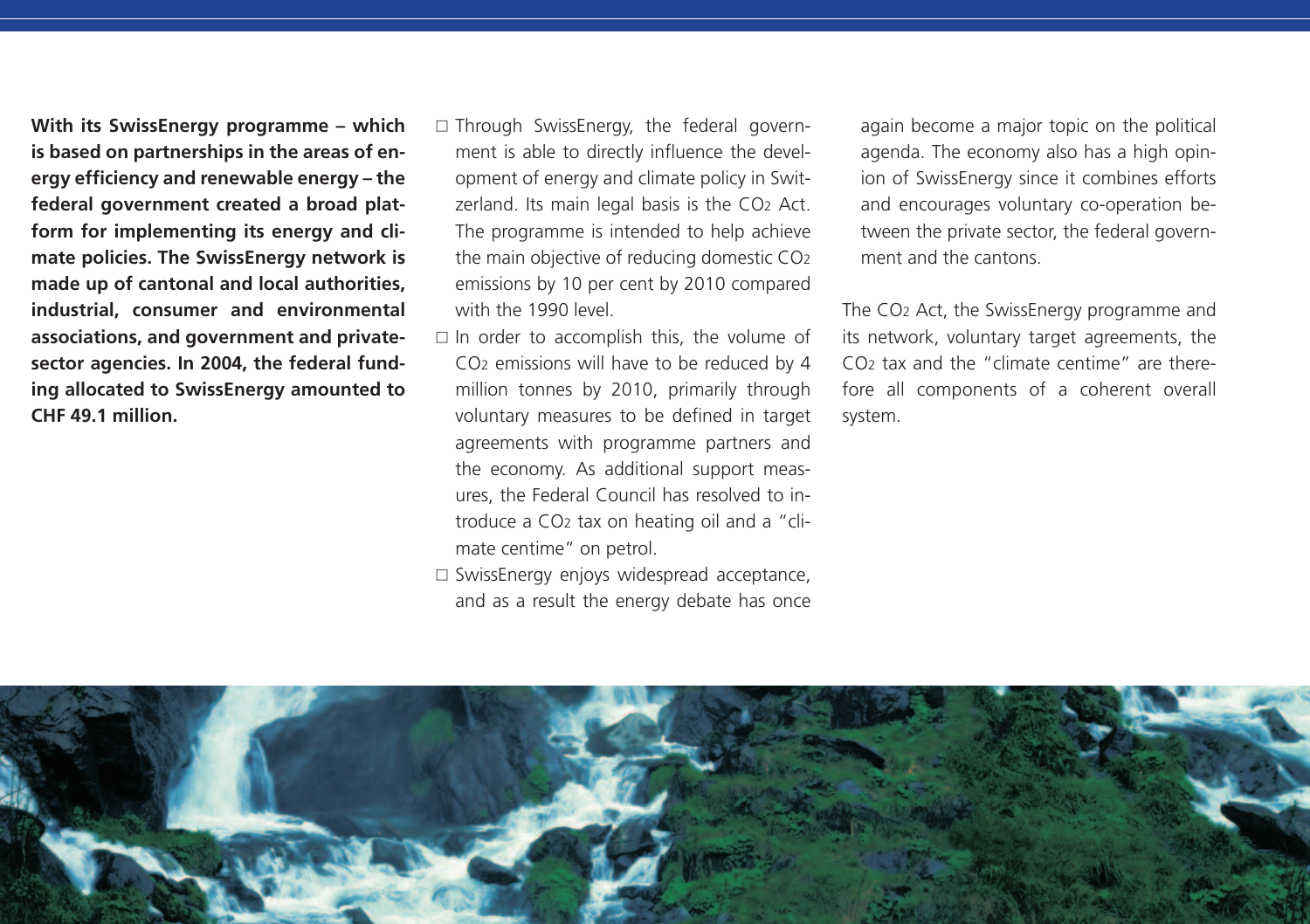## Energy-related impacts

#### **SwissEnergy – a success story**

The activities of the SwissEnergy programme in 2004 were studied and evaluated by experts.

They concluded that the impact of SwissEnergy's activities had noticeably increased yet again. The overall increase in the programme's impacts (voluntary action and legal measures) by 29 per cent compared with the previous year clearly indicates that SwissEnergy is on the right track and is making an ever greater contribution towards Switzerland's energy and climate policy objectives.

The impacts of the voluntary measures taken within the scope of SwissEnergy in the year under review rose by 38 per cent compared with the previous year. The biggest contributions came from target agreements with the economy, the "Energy City" label, and the promotion of wood energy, heat pumps and the "MINER-GIE" standard. In the area of regulatory measures, the increase in the programme's energyrelated impact was around 10 per cent. In the year under review, the overall energy-related impact of the various additional measures amounted to the equivalent of approximately 0.5 per cent of Switzerland's 2004 energy consumption.



Lucius Dürr, director of the Swiss Insurance Association (SVV):

**"SwissEnergy is a pacemaker for the Swiss economy in the fields of energy and the environment. It harnesses forces, strengthens co-operation between the private sector, the federal government and the cantons, and provides major impulses."**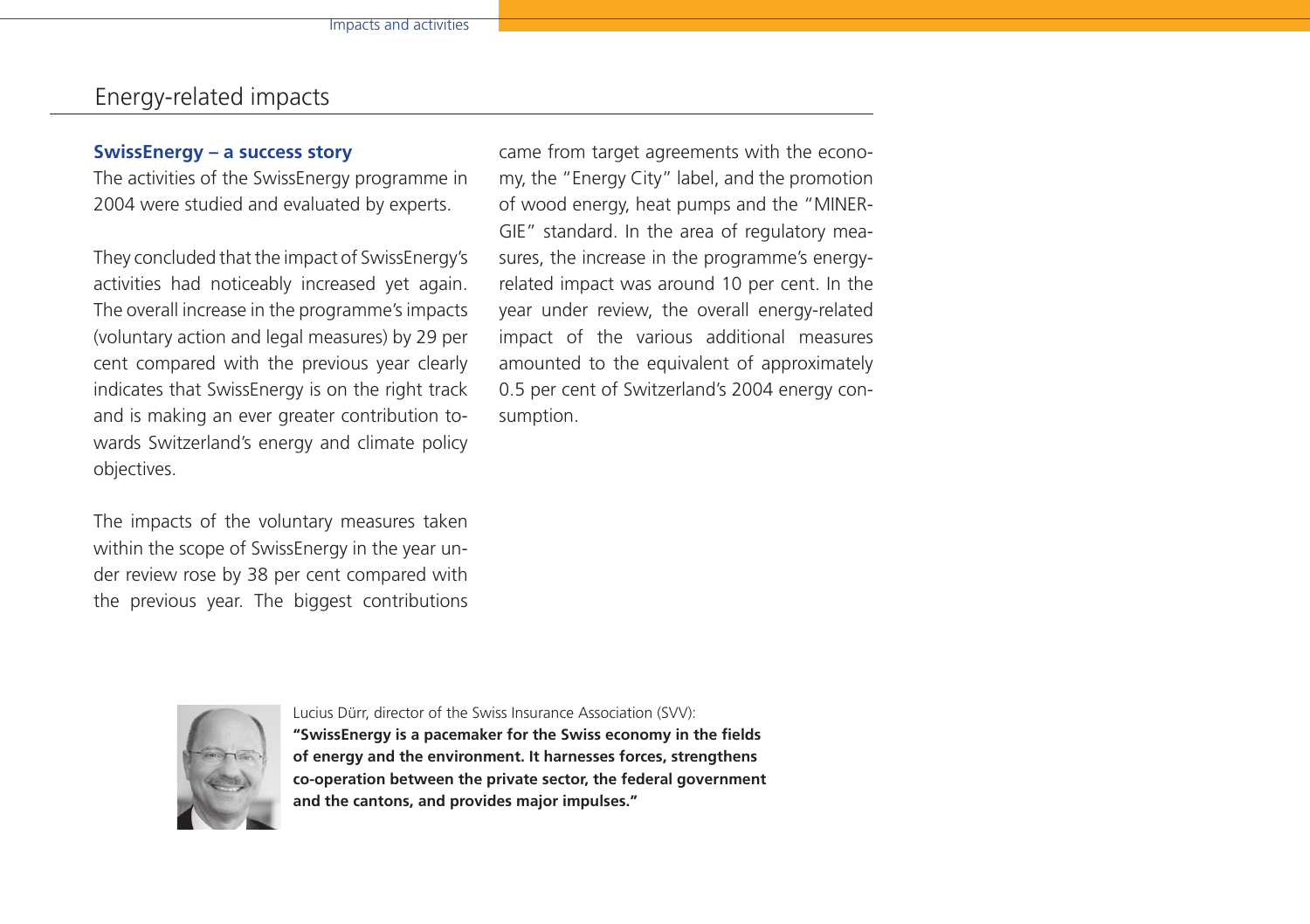#### **The main results of the impact analysis may be summarised as follows:**

- $\square$  The figures indicate that without SwissEnergy and its predecessor (Energy 2000), the consumption of fossil-based energy (combustibles and motor fuels) would be 7.6 per cent higher than the present-day level, and the level of CO2 emissions would be around 2.8 million tonnes higher.
- $\Box$  Without Energy 2000 and SwissEnergy, the consumption of electricity in Switzerland would be approximately 4.7 per cent higher than the present-day level.



Aktivitäten 2005/06

**Energy-related impacts in the period from 2001 to 2004, resulting from the measures implemented by Energy 2000 and SwissEnergy since 1990**

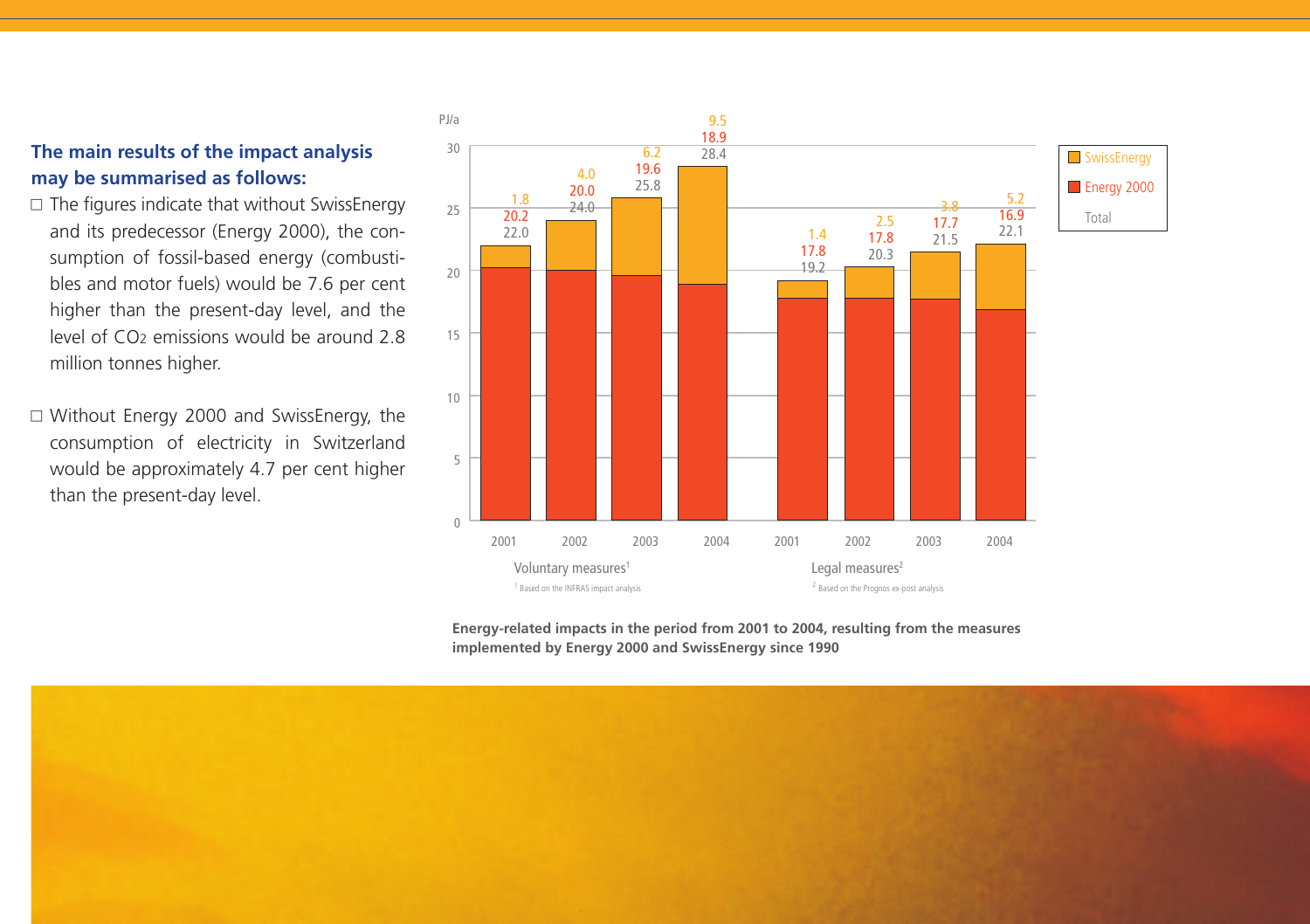



**Consumption of fossil-based energy, 1990–2004, reductions brought about by Energy 2000 and SwissEnergy, and target according to SwissEnergy and reference trend**

**Electricity consumption, 1990–2004, redu** according to SwissEnergy and reference t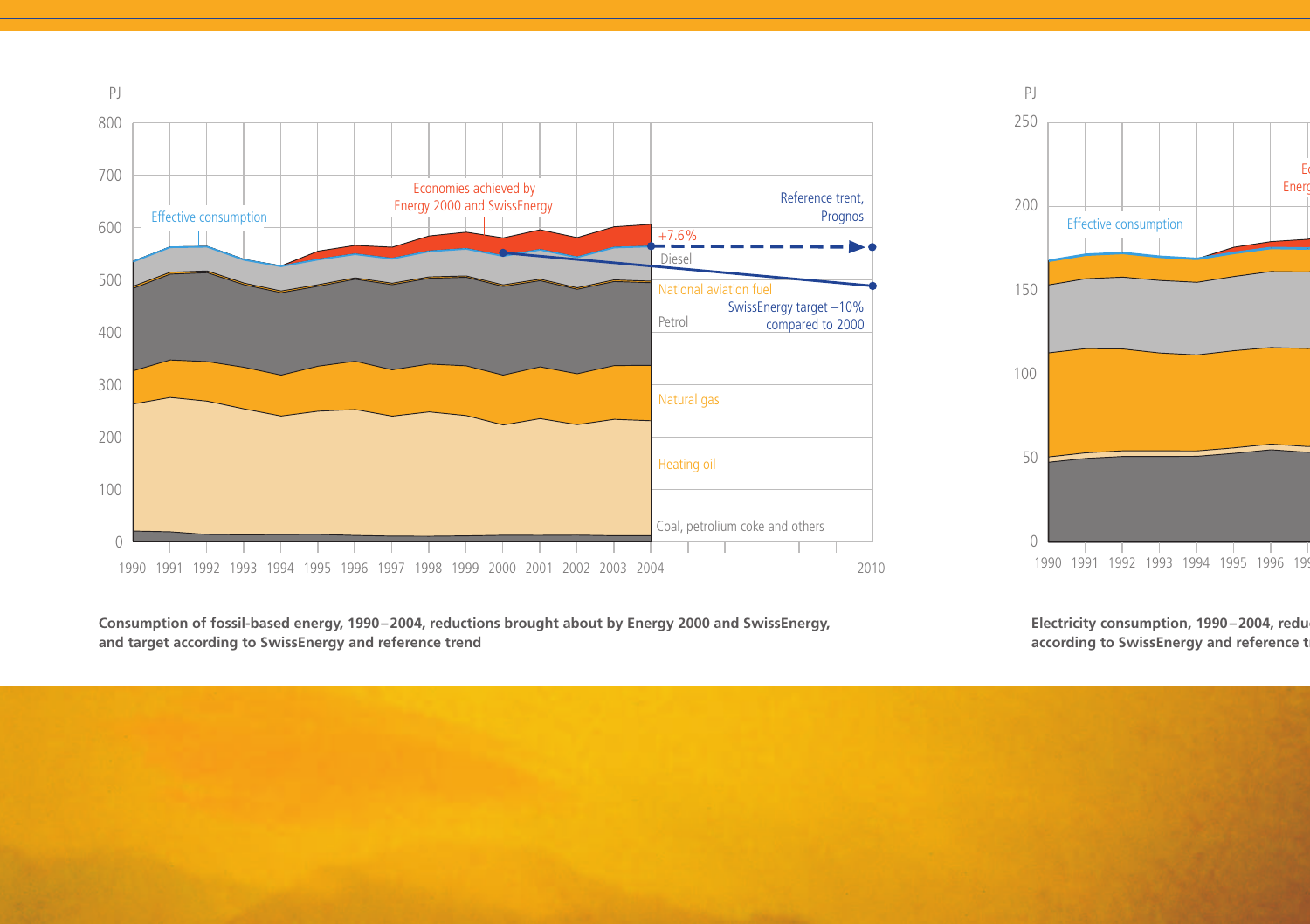

**Electricity consumption, 1990–2004, reductions brought about by Energy 2000 and SwissEnergy, and target**  rend



Bertrand Piccard, psychiatrist and aviator:

**"The general public is ready to embark on new adventures and share the dreams of pioneers and discoverers. The time is now ripe for renewable energy."**

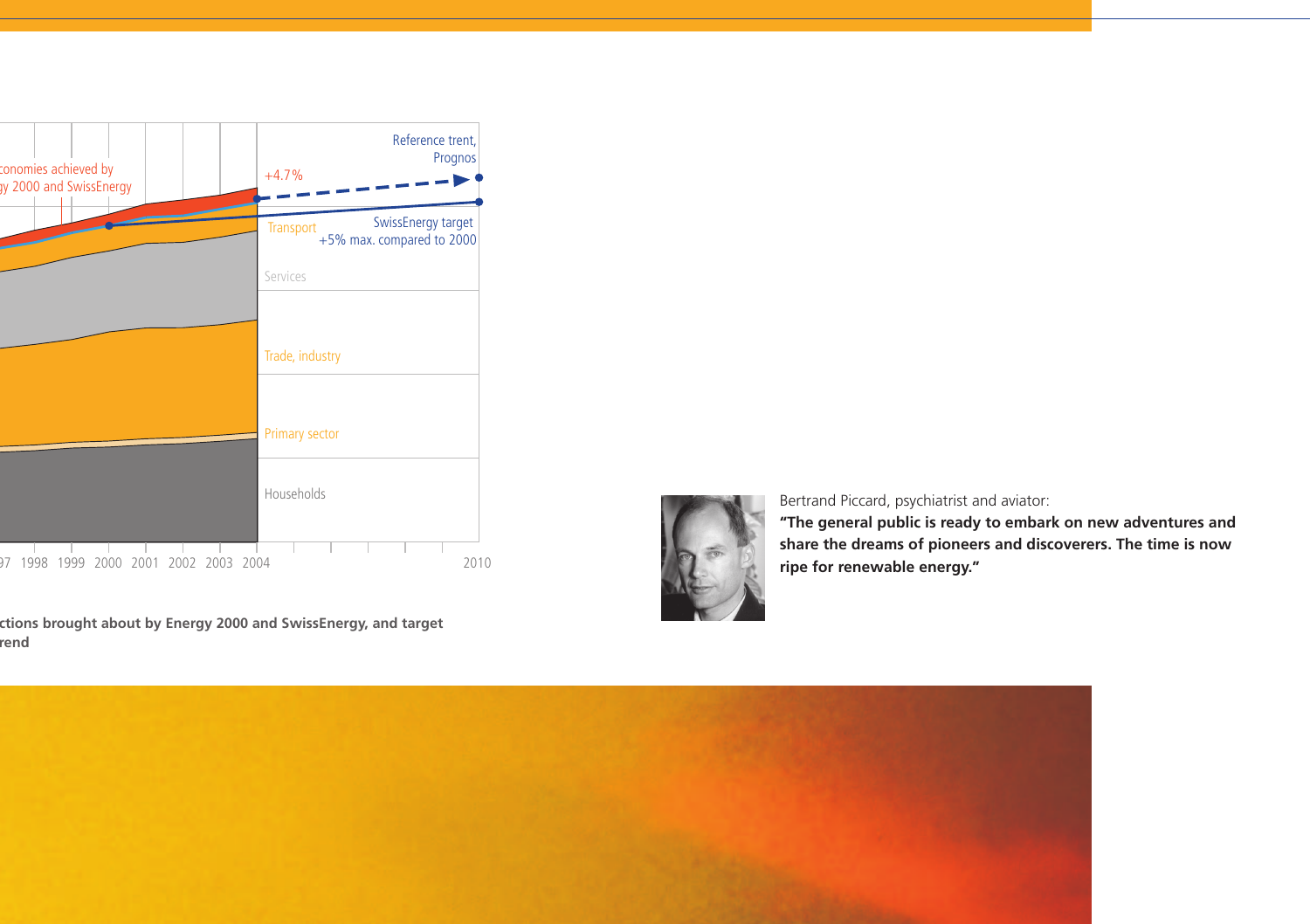# Economic impacts

#### **SwissEnergy is cost-effective…**

- $\Box$  If we compare the costs of federal funding with the energy-related effects of the programme's measures throughout its full lifetime, SwissEnergy's impact was approximately 46 per cent greater in 2004 than in the previous year, despite the fact that funding was cut by around CHF 14 million to CHF 49.1 million.
- $\Box$  In 2004, the required expenditure for saving one kilowatt hour was 0.3 centimes, compared with 0.6 centimes in the previous year. If we include expenditure on the part of the cantons, the result is 0.5 centimes (compared with 0.9 centimes).

#### **…generates investment…**

- $\square$  According to estimates by experts, Swiss-Energy generated energy investments in 2004 amounting to approximately CHF 980 million.
- $\square$  Thanks to SwissEnergy, additional revenue amounting to between CHF 27 and 65 million flowed into the federal treasury in 2004. After deduction of federal and cantonal expenditure amounting to CHF 75 million, the reduction in revenue from energy duties of CHF 12 million and taking account of the reduction in unemployment insurance payments, the positive overall impact of Swiss-Energy in 2004 was between CHF 91 and 254 million.



Andreas Knörzer, head of Sustainable Investment, Bank Sarasin: **"SwissEnergy has a positive impact on the economy: for every franc spent on the programme by the federal government, tenfold is generated in private investment."**

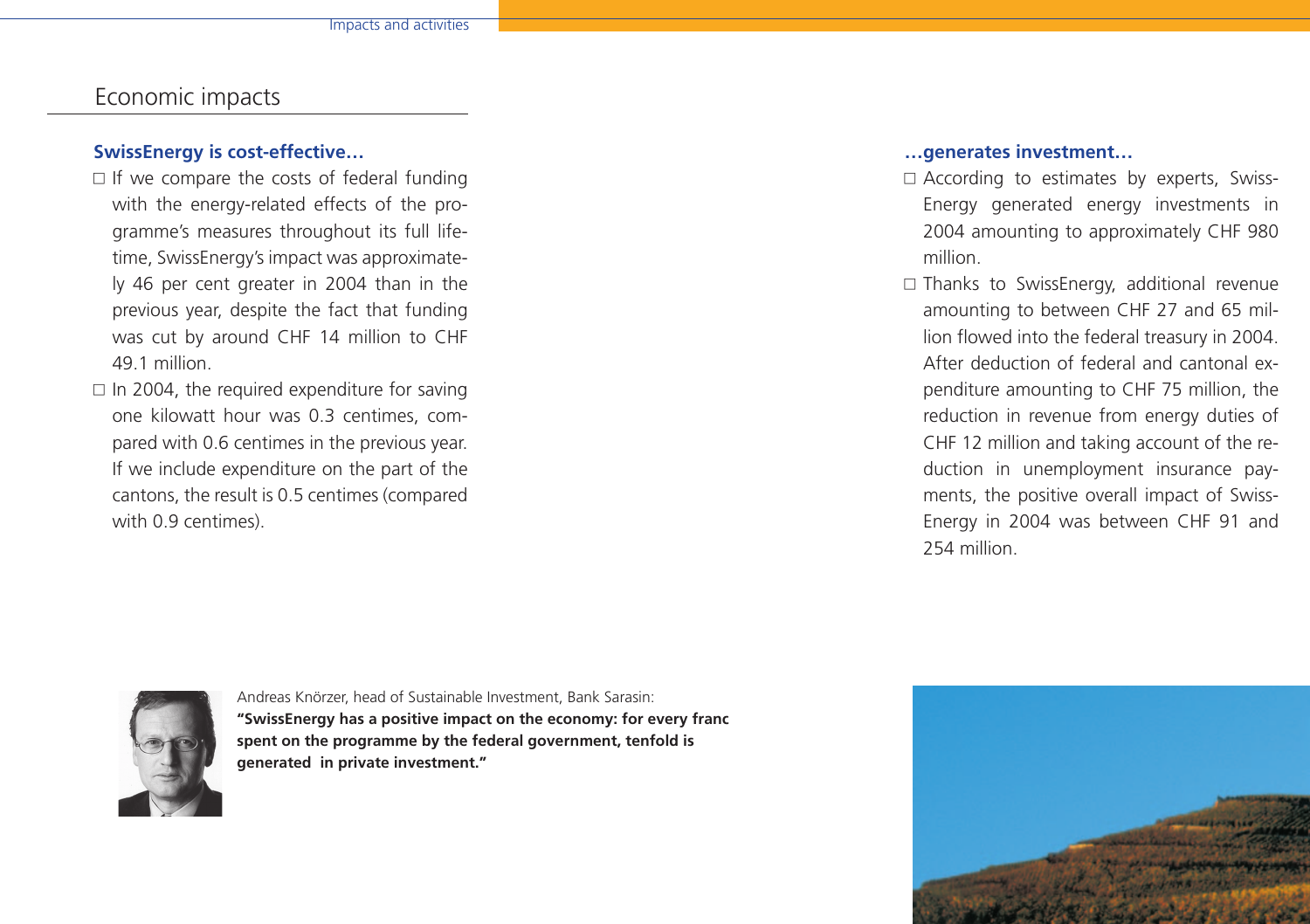#### **…and creates jobs.**

- $\square$  Experts estimate that the activities of the SwissEnergy programme generate an equivalent of around 6,300 person years. The main beneficiaries here are the construction sector, the machine industry and the electrical technology, electronics, planning, IT, consulting and vocational training sectors.
- $\square$  SwissEnergy has also eased the burden on unemployment insurance by between CHF 151 and 276 million, depending on scenario.

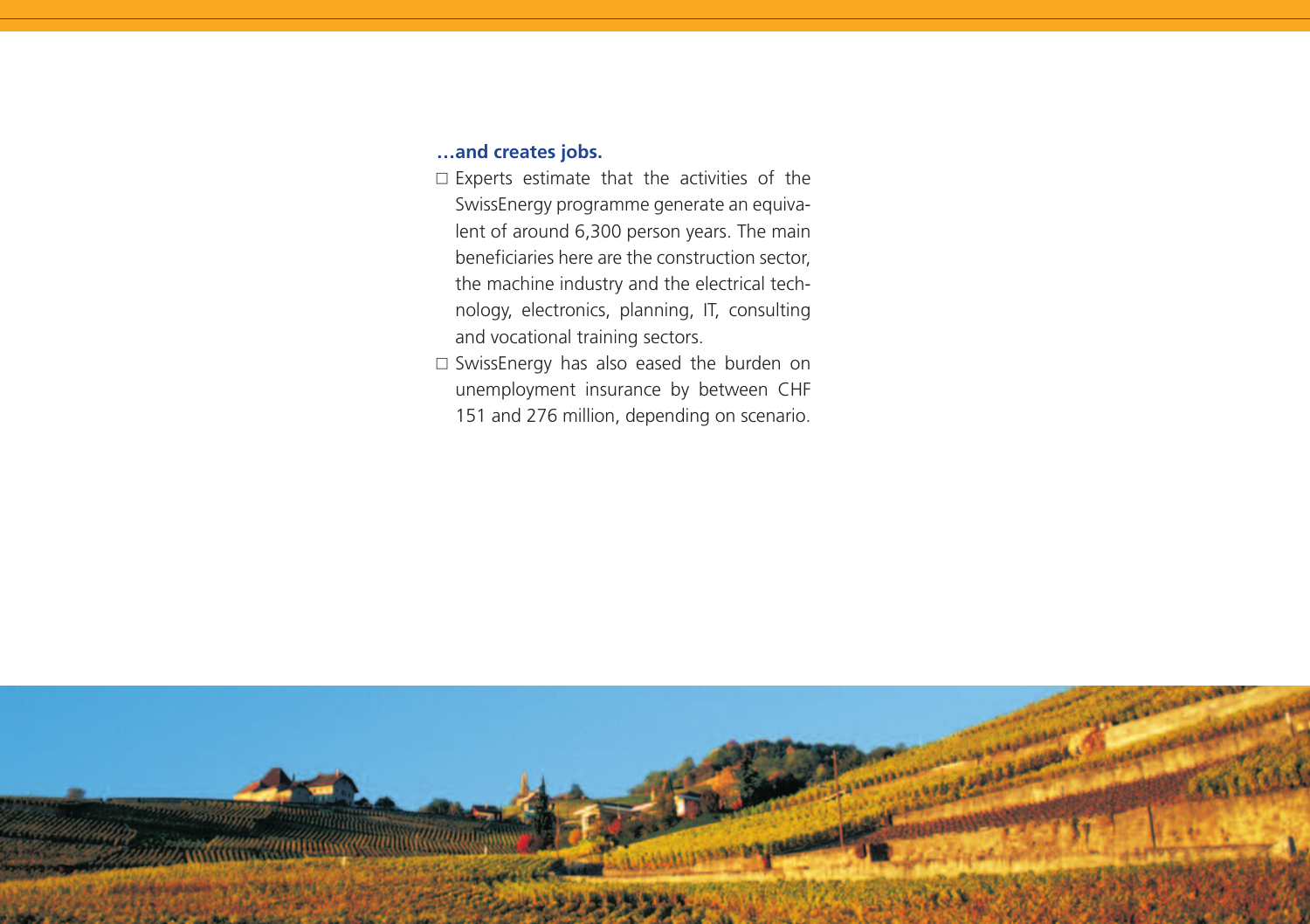## Activities during 2004

#### **"Energy City" and "MINERGIE" labels continue to boom and set high standards**

- $\Box$  In 2004, 20 more towns and cities were awarded the "Energy City" label, which certifies the implementation of a consistent and result-oriented energy policy. As of the end of 2004, a total of 121 towns and cities had qualified for the "Energy City" label, representing a combined population of approximately two million people.
- $\square$  Two towns in Switzerland qualified for the "European Energy Gold Award" in 2003, and a further three (Cham, Schaffhausen and Zurich) followed suit in 2004.
- $\Box$  In 2004, the number of buildings qualifying for the "MINERGIE" label rose by 1,000 to reach close to 4,000. Furthermore, practical tests carried out for the first time during 2004

revealed that the level of energy consumption in buildings constructed in accordance with the "MINERGIE" standard is less than half that of conventional buildings.

#### **Innovative companies cutting their energy costs**

- □ In April 2004, the federal government concluded a target agreement with the Energy Agency for Industry concerning voluntary increases in energy efficiency and the reduction of  $CO<sub>2</sub>$  emissions. More than 600 companies grouped into 45 categories undertook to reduce CO2 emissions by a total of 462,000 tonnes by 2010.
- $\square$  More companies are following suit. At the end of 2004, more than 1,000 companies had undertaken to voluntarily increase their

energy efficiency and reduce their CO2 emissions.

 $\Box$  Joining forces to reduce electricity consumption: in December 2004, SwissEnergy and the Swiss Technology Network concluded an agreement aimed at enhancing the efficiency of electric motors. The potential here is enormous as electric motors in industry account for approximately 25 per cent of Switzerland's electricity consumption.

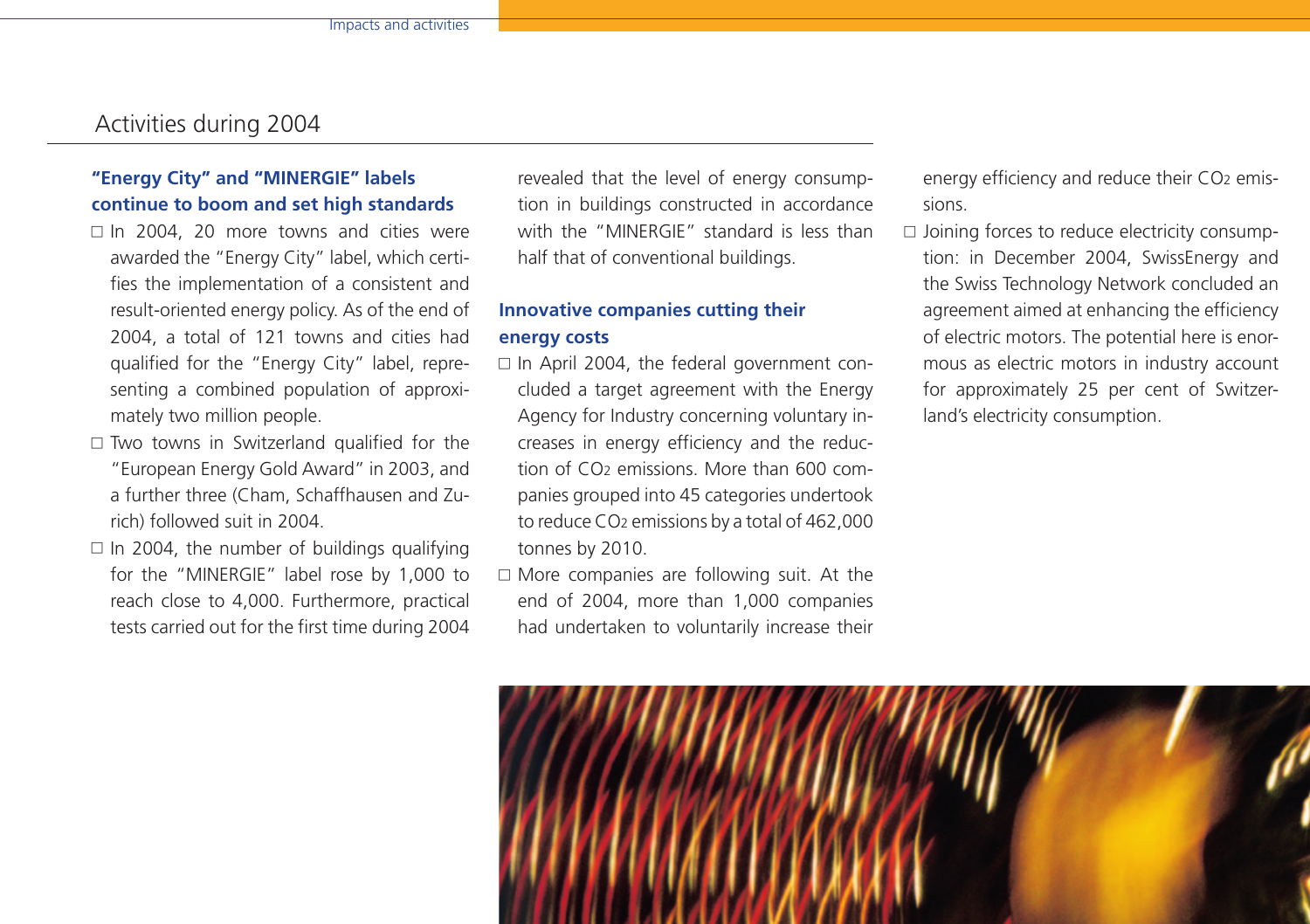#### **Ecological driving, energy-efficient vehicles**

- $\Box$  In 2004, a further 60,000 drivers received instruction in economical driving techniques ("Eco-Drive"), thus helping them reduce their fuel consumption by between 10 and 15 per cent.
- $\square$  Approximately half the population of Switzerland is familiar with the energy label for new cars, which classifies vehicles into efficiency categories from A to G.

#### **Further increase in the production and use of renewable forms of energy**

In 2004, the amount of electricity generated from renewable energy sources other than hydropower was approximately 15 per cent higher than in 2000. The increase in heat production was 14 per cent.

- $\Box$  Wood the energy that grows back: in 2004, wood accounted for approximately 48 per cent of the total heat production from renewable forms of energy. According to available statistics, around 2.7 million cubic metres of wood are used to produce energy each year.
- $\Box$  A run on sales of heat pumps: In 2004, a total of 9,872 heat pumps were sold in Switzerland – 13 per cent more than in 2003. Some 85,000 heat pumps are now in operation, and these substitute the equivalent of 265 million litres of heating oil.
- $\square$  Interest in solar energy is on the rise: thousands of people made use of the promotion campaign held on 7/8 May 2004 to find out more about the potential of solar energy. In 2004, SWISSOLAR's information service re-

ceived around 7,500 enquiries – an increase of over 100 per cent compared with 2003.

Aktivitäten 2005/06

 $\square$  Biogas as a source of green power and heat: The production of biogas from liquid manure and organic waste represents a potential new source of income for agricultural operations. As of the end of 2004 there were 12 commercial plants and 67 agricultural fermentation plants in operation in Switzerland with more at the planning stage or under construction.